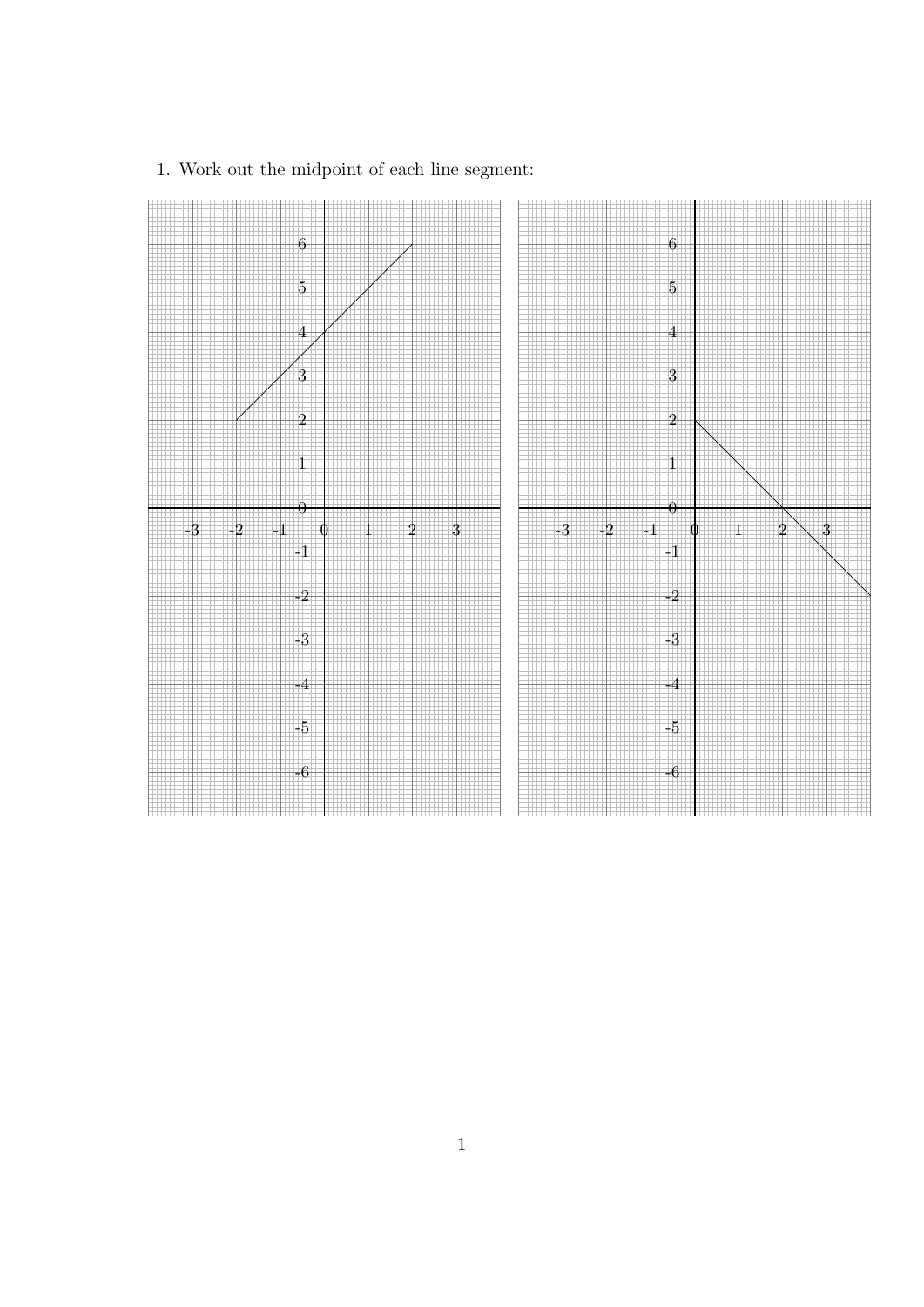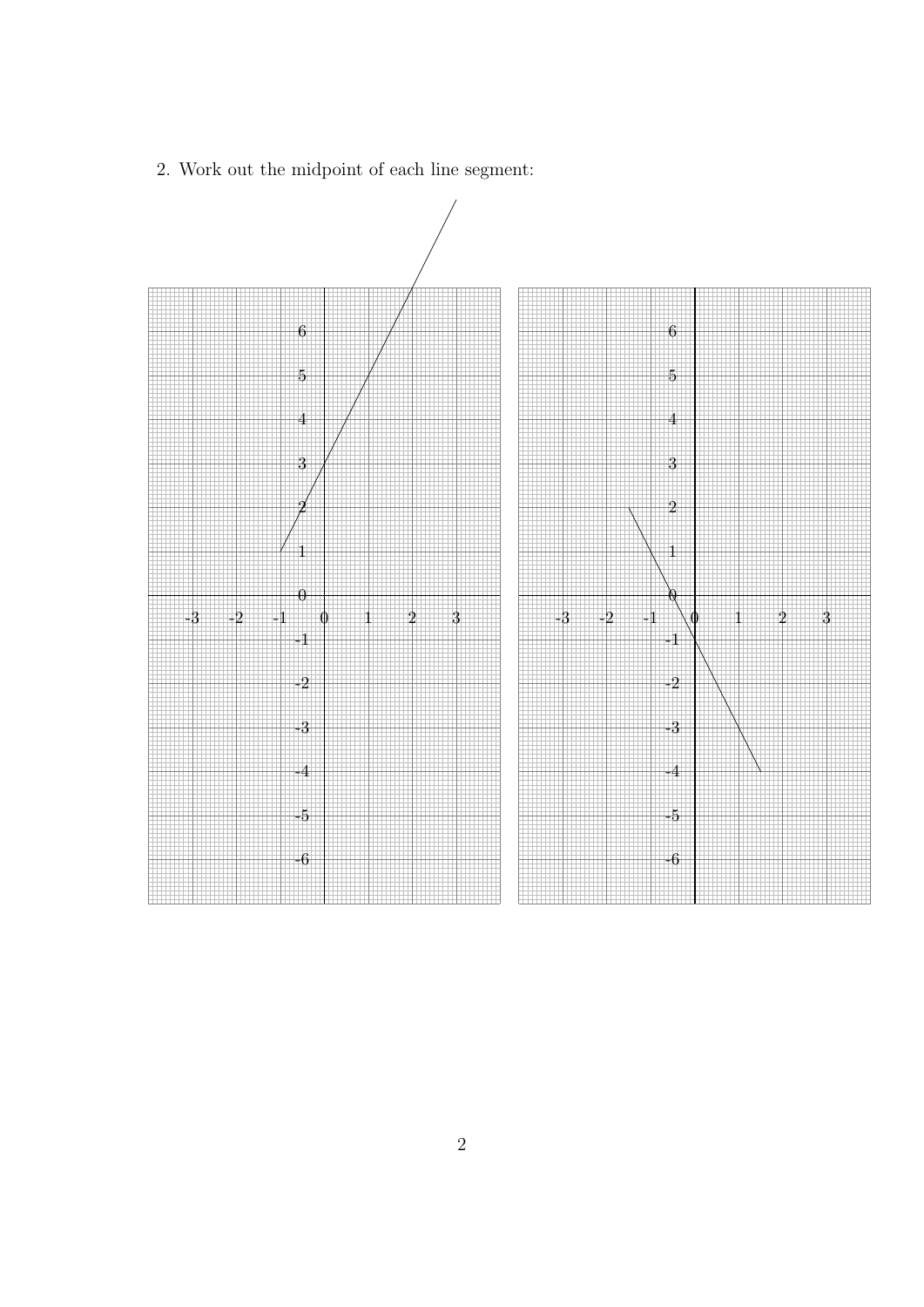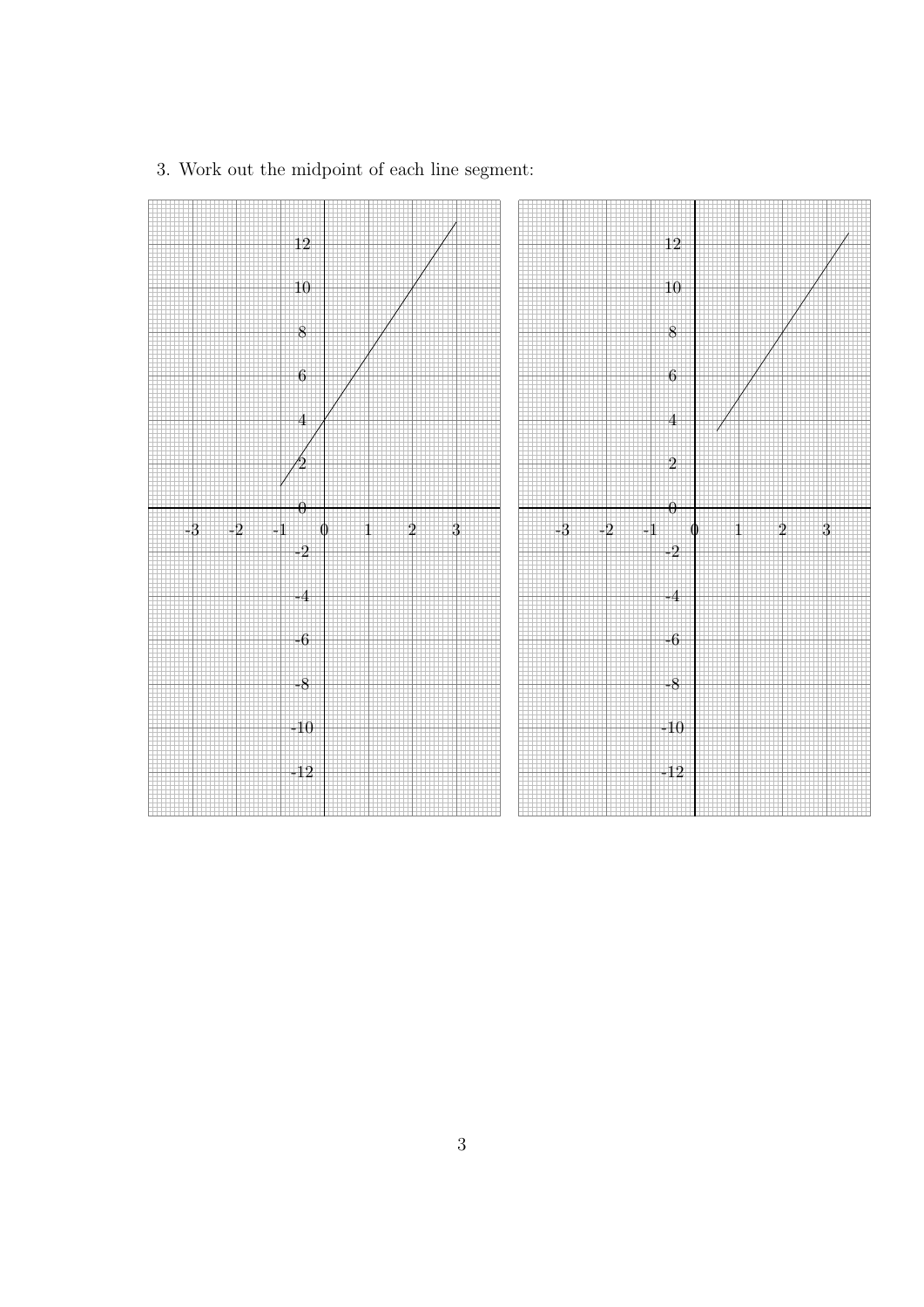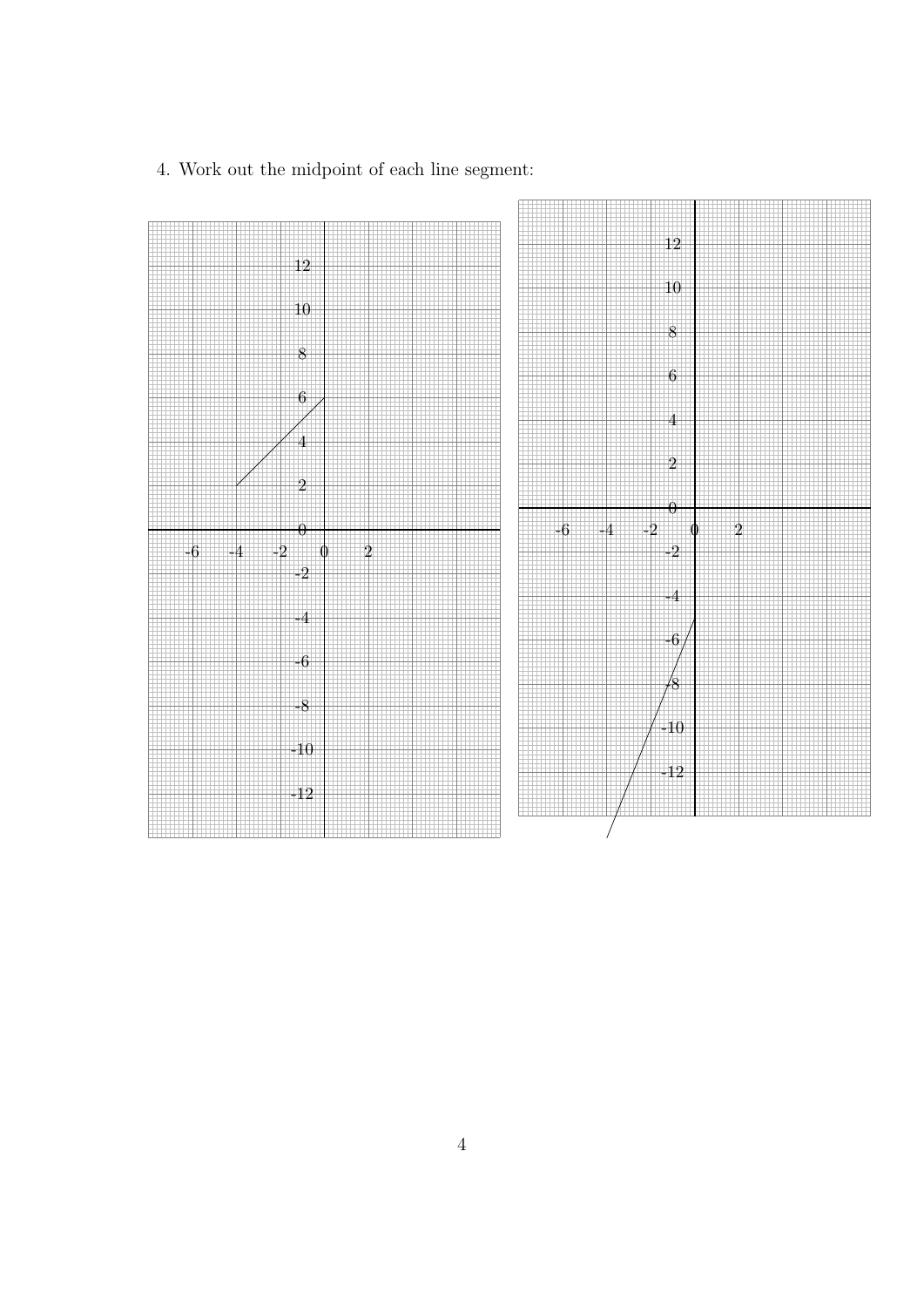

5. Work out the midpoint of each line segment: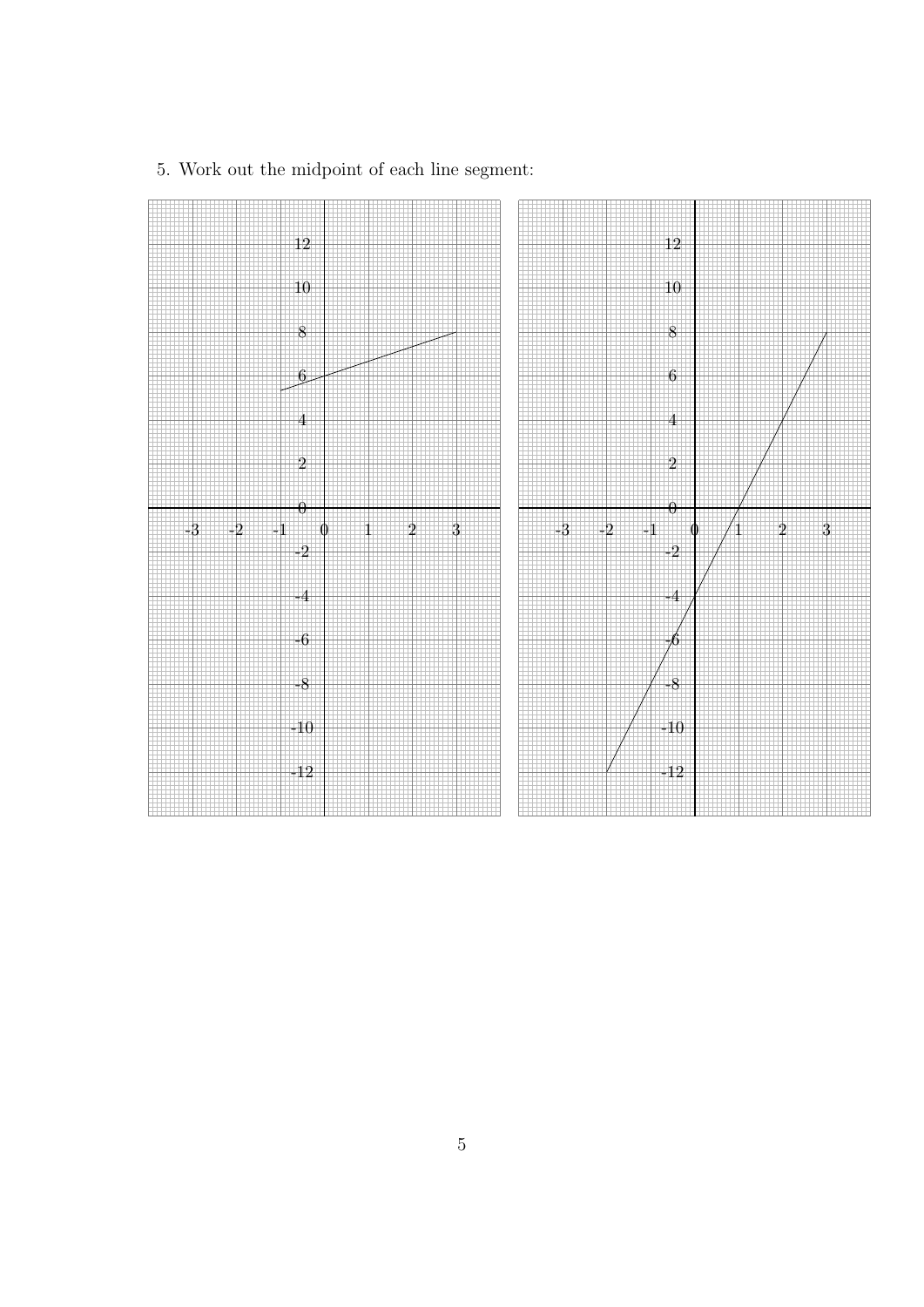

6. Work out the midpoint of each line segment: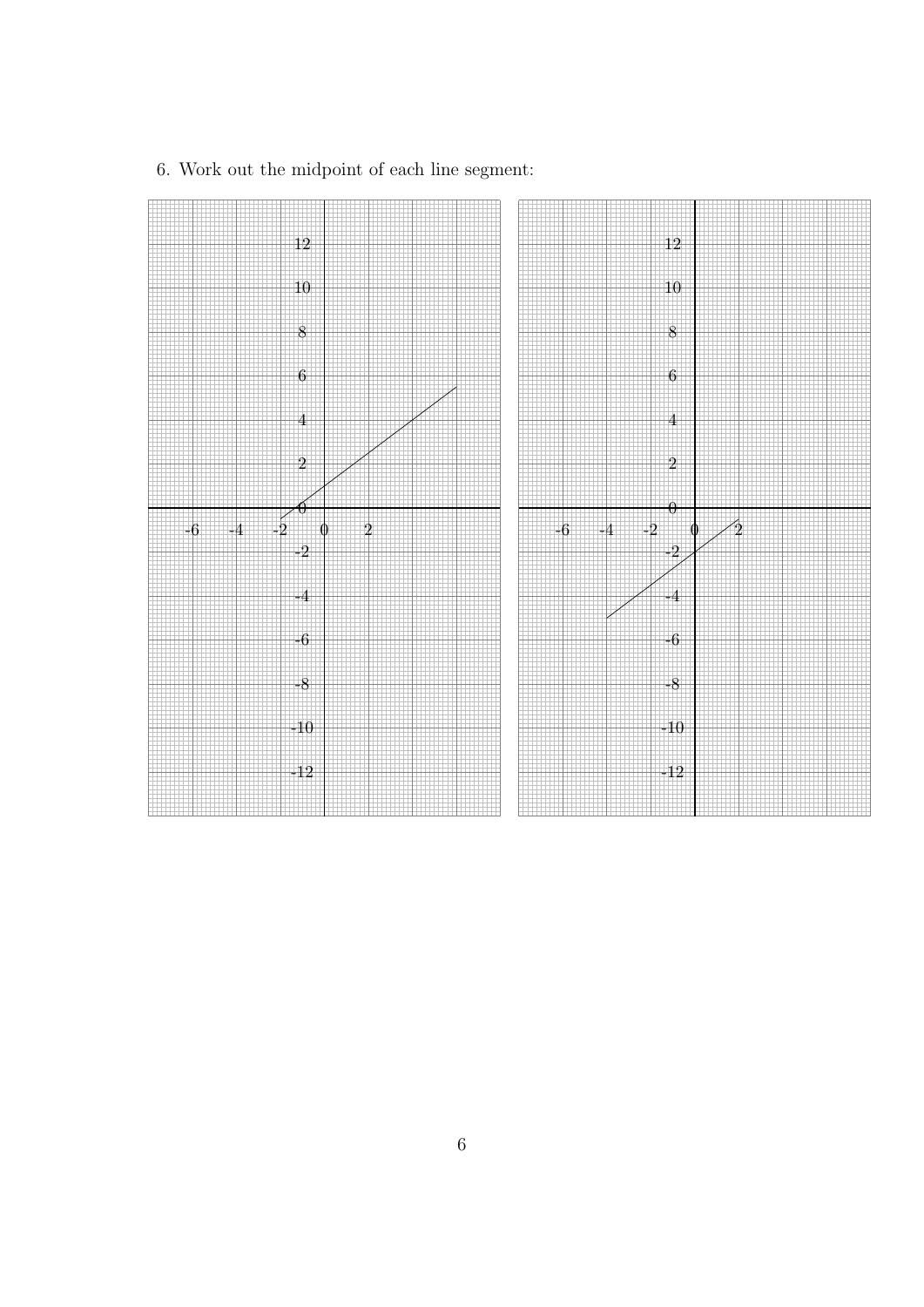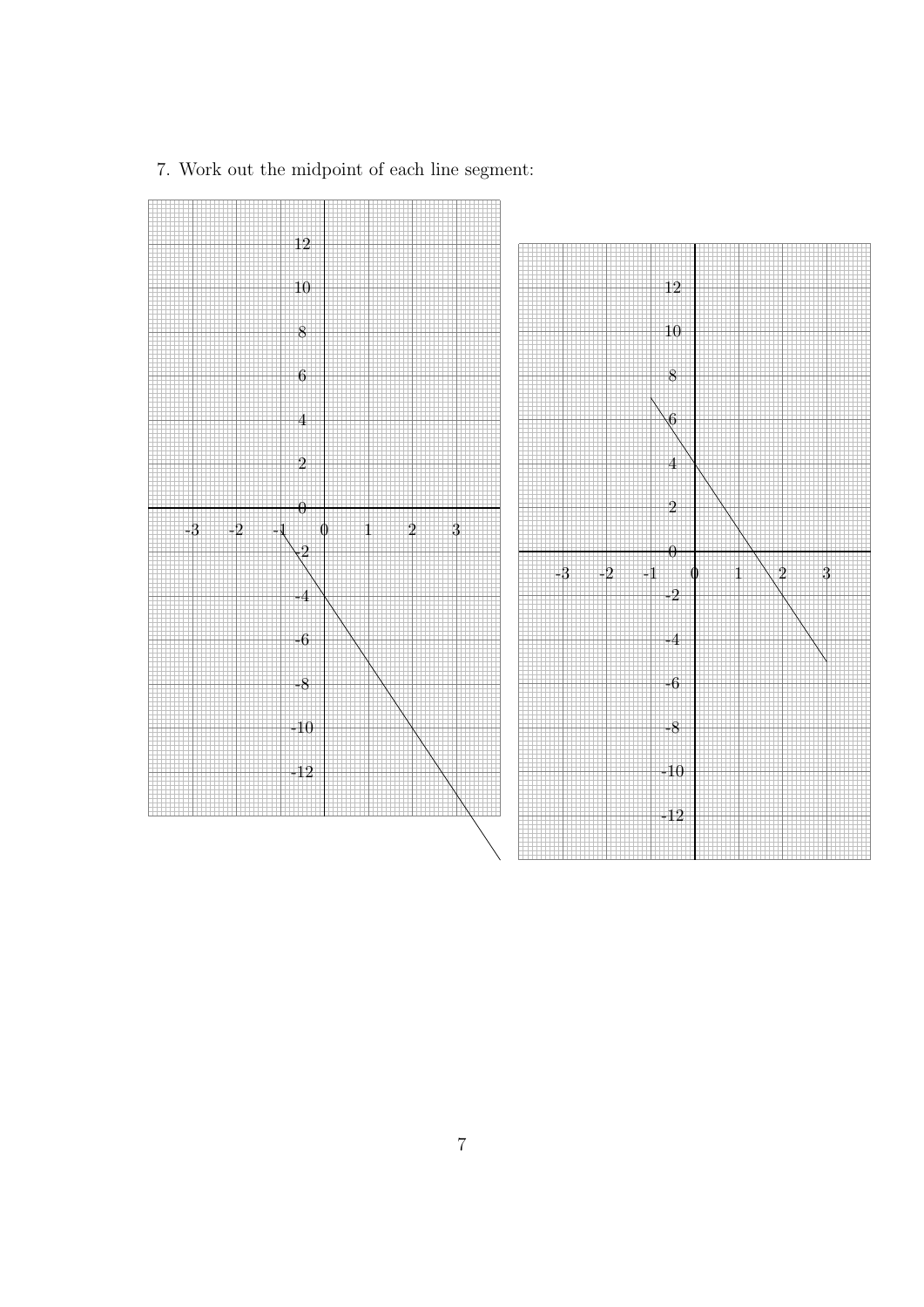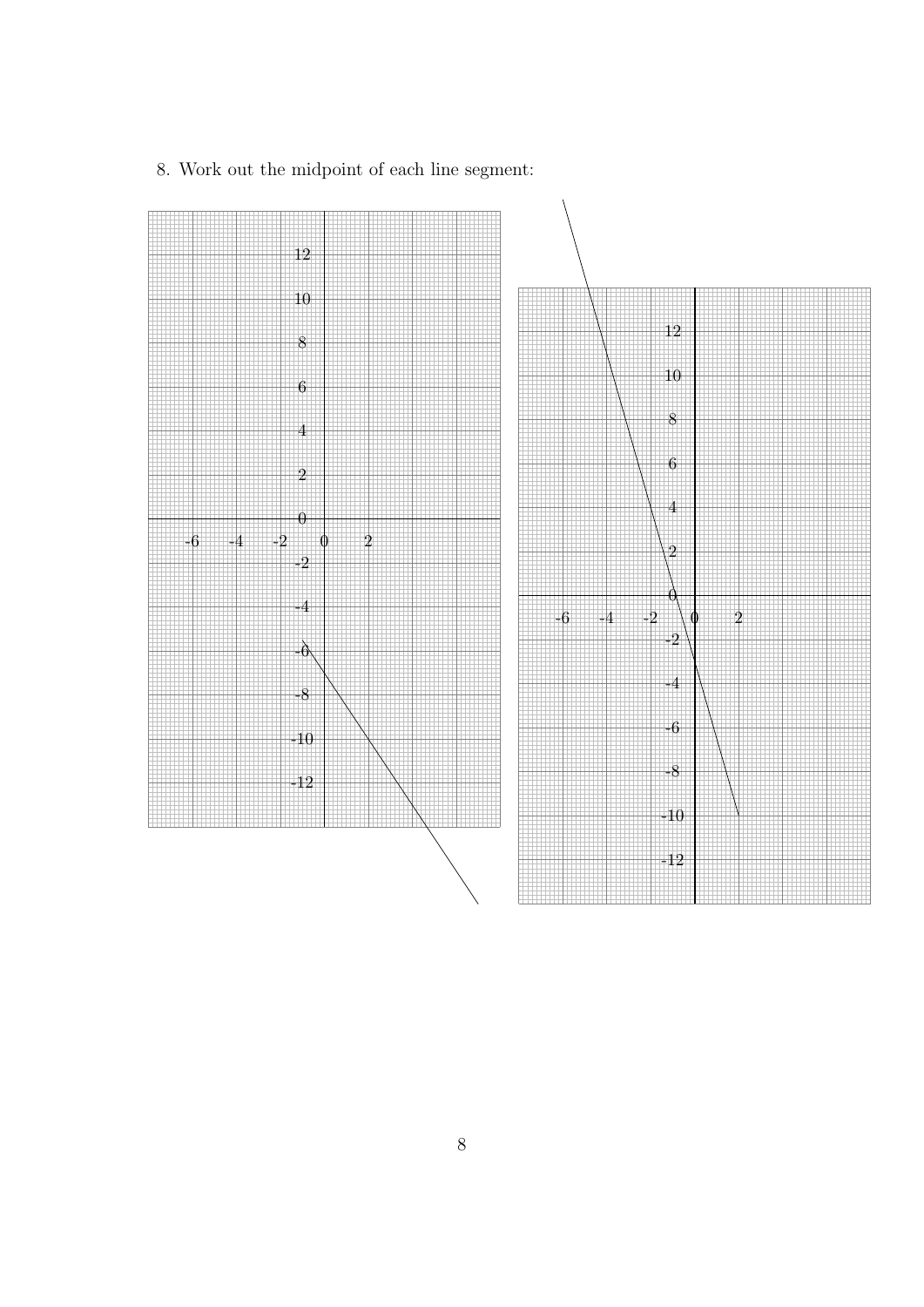